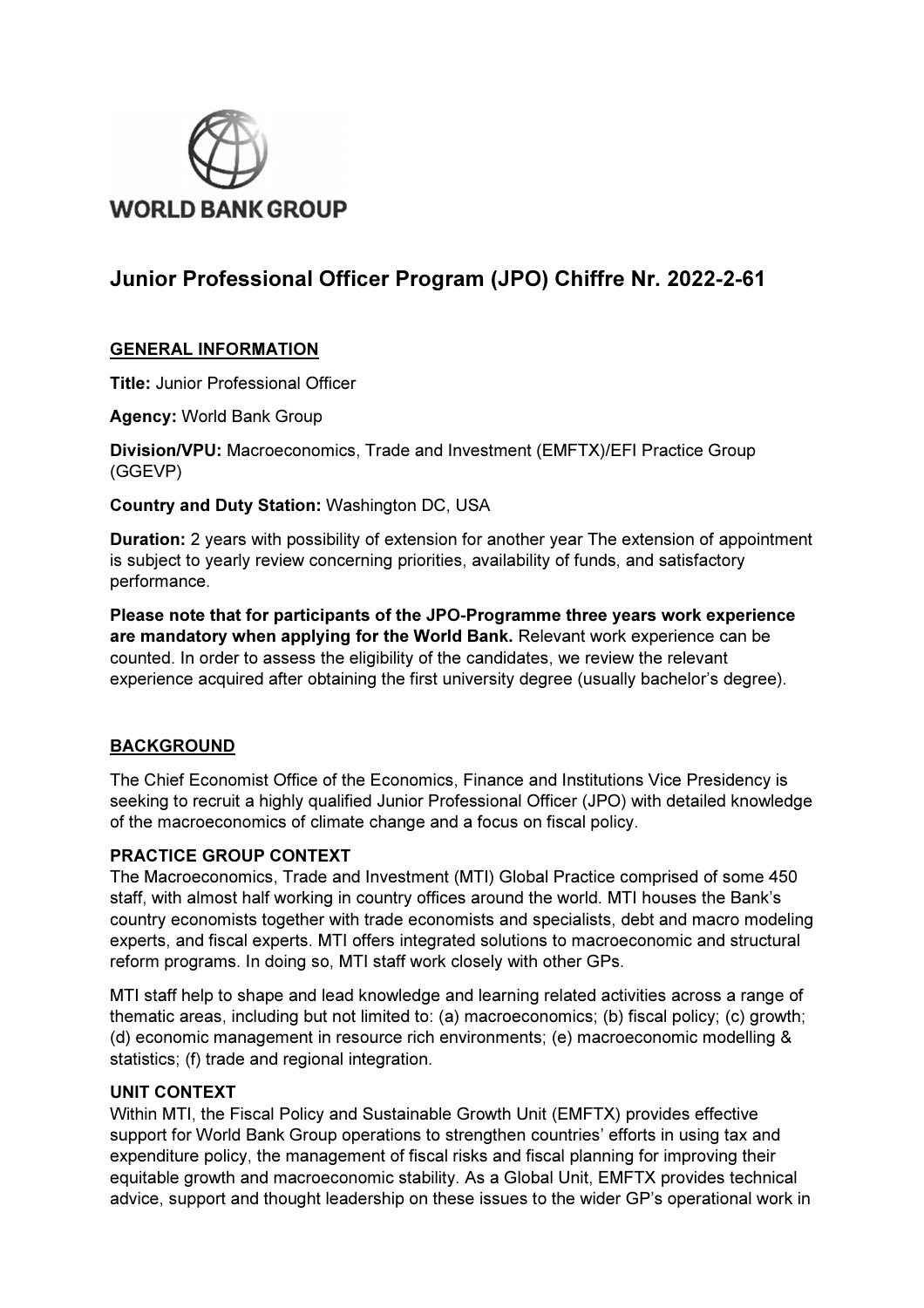the Regions. An important element in this fiscal work is the consideration of climate economics to ensure that growth is sustainable in the long-run. EMFTX leads some country programs on sustainable fiscal policy itself and for others provides expert advice to other MTI units. The unit also represents MTI in exchanges with other World Bank Group departments on integrating climate change into the institution's wider work in a way that supports equitable growth. EMFTX also engages with development partners and other stakeholders in the global debate on domestic resource mobilization (including the IMF, OECD and UN in the Platform for Collaboration on Tax).

## CLIMATE ECONOMICS CONTEXT

In the Climate Change Action Plan, the World Bank Group has committed to ensuring that from the fiscal year of 2024, all its operations will be aligned with the Paris Agreement. This includes its portfolio of Development Policy Financing (DPFs) for which the Paris Alignment includes ensuring that macro projections incorporate climate impacts. Most DPFs are led by MTI. MTI is equally leading the macroeconomics chapter of the Country Climate and Development Reports (CCDRs). For these reasons, MTI is currently strengthening its capacity on climate macroeconomics, in close collaboration with the Chief Economist Office of the Equitable Growth, Finance and Institutions Vice Presidency.

# DUTIES AND RESPONSIBILITIES

The duties will consist of working on the integration of climate policy into the Global Practice's wider macroeconomic and fiscal management work. The tasks require expert knowledge of both the climate- economics policy design literature and mainstream fiscal policy. The JPO could be part of a team of fiscal specialists where all team members are expected to flexibly work on several issues as required by business needs, including on broader macrofiscal issues besides climate change. But the ideal candidate would be able to use their macro-fiscal and climate-economic expertise to support policy advice in the following areas.

- Expenditure policy: The JPO may support MTI in integrating climate change into its Public Expenditure Reviews (PER) and in structural reforms aimed at increasing climate-related private- sector investments. This focus area involves technical work in advising developing countries which have many pressing development needs besides climate change how they should prioritize resources uses for the purposes of sustainable equitable growth and achieving climate objectives alongside the other Sustainable Development Goals.
- Fiscal risks: A related core work area is on risks that climate shocks pose to government budgets. The JPO may support MTI in integrating climate shocks and adaptation measures into the quantification and government tracking systems for fiscal risks. The JPO may also support MTI in its collaboration with other World Bank departments which track physical and financial risks of disasters, to help Finance Ministries in better incorporating this information into their fiscal contingency planning.
- Tax policy: The JPO may contribute to EMFTX's work on domestic resource mobilization, supporting the integration of climate-related tax and subsidy reforms in broader DRM packages.
- Fiscal policy: Following COVID, many countries face a need to rebuild fiscal space while also enhancing economic growth. The JPO may contribute to analyses and advisory work on the right space for integrating climate considerations as part of fiscal policy packages for these twin goals.